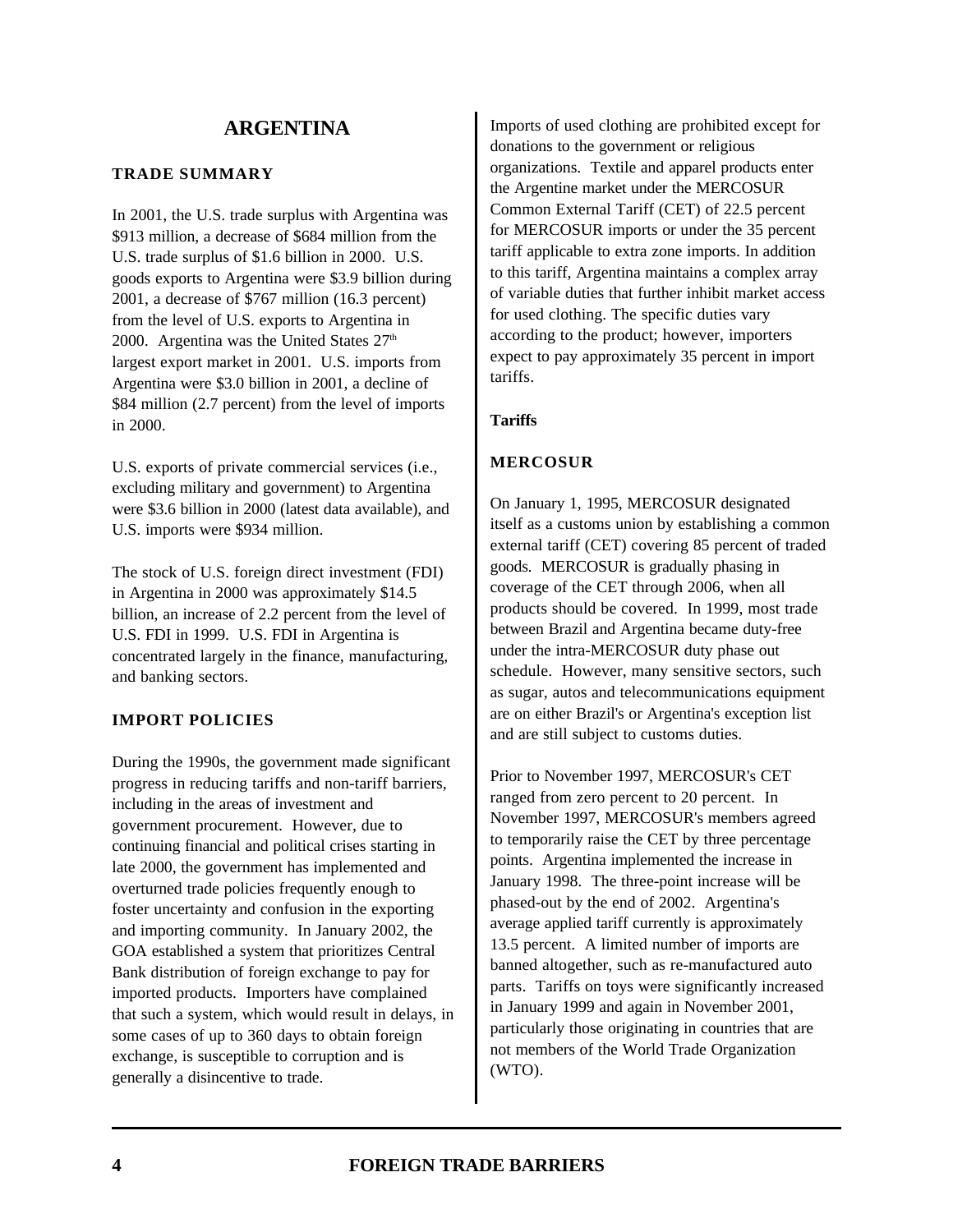In the wake of the 1999 Brazilian devaluation, the Government of Argentina initiated a number of actions to slow or limit what it feared would be a flood of imports from Brazil, which in many cases led to negative Brazilian reactions and/or countermeasures. The two governments have reduced political friction through sectoral agreements on footwear, steel, paper and automobiles that generally restrained intra-MERCOSUR trade. Overall, the Argentine government has stated repeatedly that it will seek to strengthen and deepen the institution of MERCOSUR.

#### **Customs Procedures**

Argentina implemented the WTO Agreement on Customs Valuation in 1995. In October 2001 it eliminated a pre-shipment inspection (PSI) regime that U.S. exporters generally considered an obstacle to legitimate trade. Argentina has import monitoring mechanisms, similar to an importlicensing regime, which affect roughly one-fifth of its imports, principally textiles, toys and footwear. U.S. firms complain of cumbersome certificate of origin (COO) requirements, particularly in the electronics and textile sectors. The U.S. continues to urge Argentina to reform its customs regime and to improve the rules-based trade environment in Argentina.

#### **Textiles, Apparel and Footwear**

In 1996, USTR initiated an investigation under Section 301 of the Trade Act of 1974 into Argentina's application of specific duties on textiles, apparel and footwear; its 3 percent statistical tax on almost all imports; and its burdensome labeling requirements.

The United States and Argentina consulted extensively on labeling, leading to Argentina's modification of its labeling requirement. To address the remaining issues, the United States requested the establishment of a WTO dispute settlement panel in January 1997. In February 1997, the WTO dispute settlement body established a panel to examine Argentina's specific duties on textiles, apparel and footwear as well as Argentina's statistical tax on imports. Argentina subsequently informed the WTO that it had revoked the specific duties on footwear and replaced them with nearly identical provisional safeguard duties on non-MERCOSUR imports.

In November 1997, the panel found in favor of the United States, stating that under GATT Article II Argentina could not impose specific duties where it bound its tariffs exclusively in *ad valorem* terms. The panel also found that Argentina's 3 percent statistical tax on almost all imports violated GATT Article VIII. Argentina appealed the panel decision and the WTO Appellate Body upheld the panel determination in March 1998. To comply with its WTO obligations, in October 1998 Argentina capped its duties on textiles and apparel at the bound rate of 35 percent. With respect to the statistical tax, Argentina reduced the tax to 0.5 percent in January 1998, and subsequently imposed a further cap on the tax.

### **Footwear Safeguard**

Subsequent to the 1997 WTO panel findings, Argentina replaced the specific duties on footwear with nearly identical duties imposed as a safeguard measure. In September 1997, Argentina extended the application of the safeguard duties until February 2000. In November 1998, Argentina modified the footwear safeguard to establish a stringent quantitative restriction in addition to the high safeguard duties already imposed on footwear imports. Imports from MERCOSUR countries were excluded from the safeguard measures. Under the modified safeguard measure, footwear imports below the quota limit are subject to the original safeguard duty. Once the quota limit is filled, imports are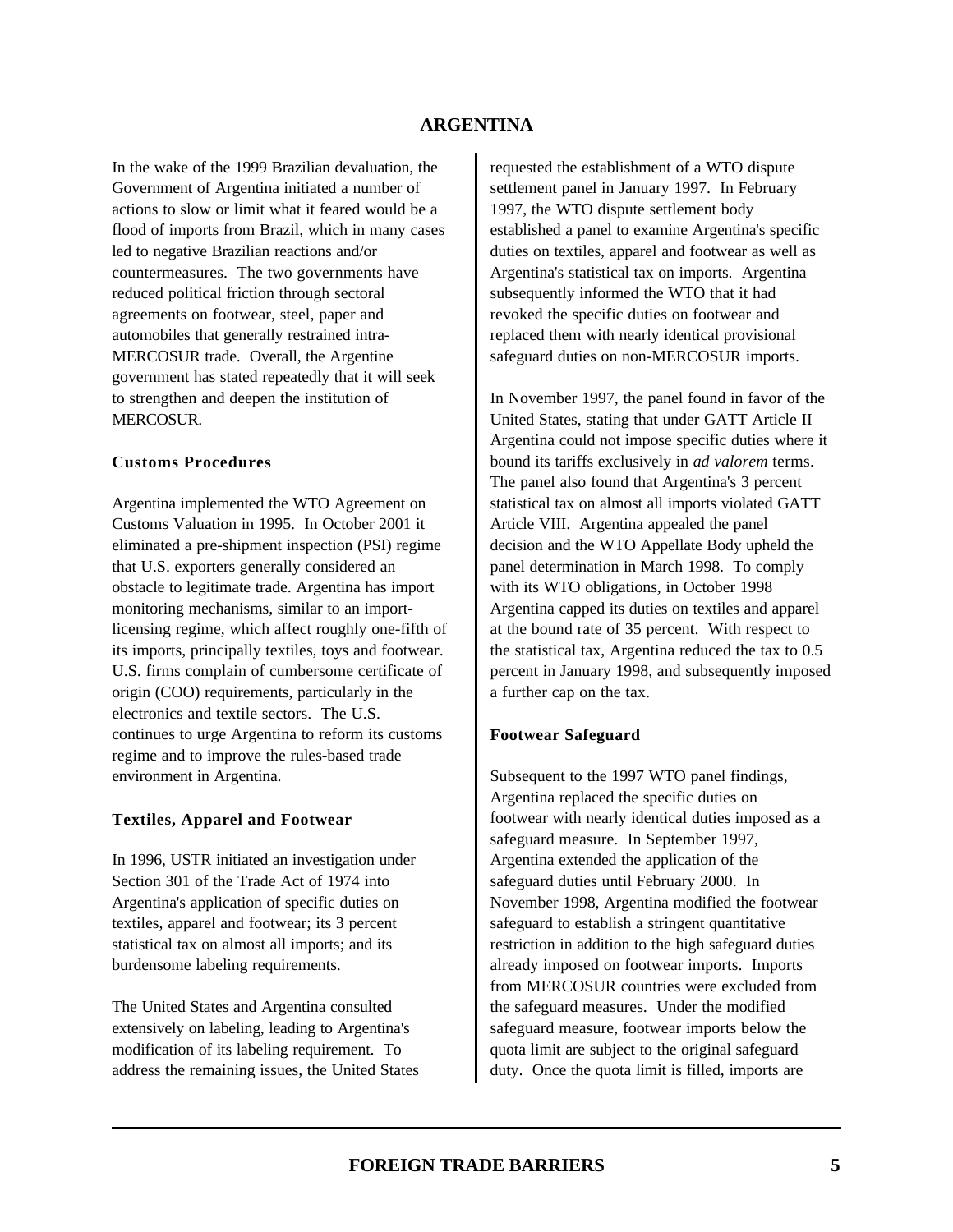assessed a duty rate that is double the normal safeguard duty.

The footwear safeguard raised serious questions regarding Argentina's WTO obligations, and the United States has raised the issue bilaterally with the Government of Argentina. The United States reserved its right to participate as a third party in a panel established at the EU's request to examine Argentina's footwear safeguard. In addition, in March 1999 the United States requested the establishment of a panel to examine the consistency of Argentina's modified safeguard with the requirements of the WTO Agreement on Safeguards.

The WTO panel established to review the EU's complaint determined in June 1999 that Argentina's investigation of injury to its footwear industry did not satisfy the requirements of the Safeguards Agreement. The panel thus concluded that the investigation could not serve as a basis to impose either the original safeguard or the subsequent modification. The WTO Appellate Body affirmed that determination in December 1999. In response to the Appellate Body decision, the Government of Argentina modified the measure again, effective July 22, 2000. The Government of Argentina extended the period of application of the measure by three and one-half years, until July 27, 2003. The extended measure applies only to performance sports footwear. The safeguard measure with respect to other types of footwear has lapsed.

The U.S. Government has also expressed concern to Argentine authorities about licensing and labeling requirements suddenly imposed on footwear imports in August 1999. Administrative delays related to these measures effectively blocked footwear imports from some trading partners for several months. Brazilian footwear imports, which were exempted from the Argentine safeguard measure, were particularly hard hit. The Argentine Government began to

process import licenses more expeditiously after an agreement was reached between the Brazilian and Argentine footwear sectors in November 1999. The United States continues to monitor closely the evolution of Argentine trade measures in this sector.

### **STANDARDS, TESTING, LABELING AND CERTIFICATION**

#### **Agricultural Products**

While some barriers remain in place, there was significant progress during 2001 in removing barriers to U.S. agricultural exports. Argentina agreed to authorize imports of fresh boneless pork and bone-in pork for further processing. The U.S. pork industry believes that Argentina is a potential market for pork exports valued at approximately \$10 million.

Argentina is also close to issuing the final authorization for imports of additional citrus fruit. Unjustified restrictions remain in place for swine genetics, an issue that has been difficult to address due to the Argentine Government's almost exclusive focus on controlling foot-andmouth disease.

### **Non-agricultural Products**

IRAM, Argentina's standards institute, bases some of its voluntary standards on international standards. In addition, IRAM standards are in some cases compatible with U.S. or European standards. In general, Argentine buyers usually accept products that meet U.S. standards as well as U.S. product certifications and laboratory testing. In early 1998, however, Argentina began mandating compliance with new safety certifications on a wide range of products. Argentina has issued regulations that affect U.S. exports of low voltage electrical products (household appliances, electronics products and electrical materials), toys, covers for dangerous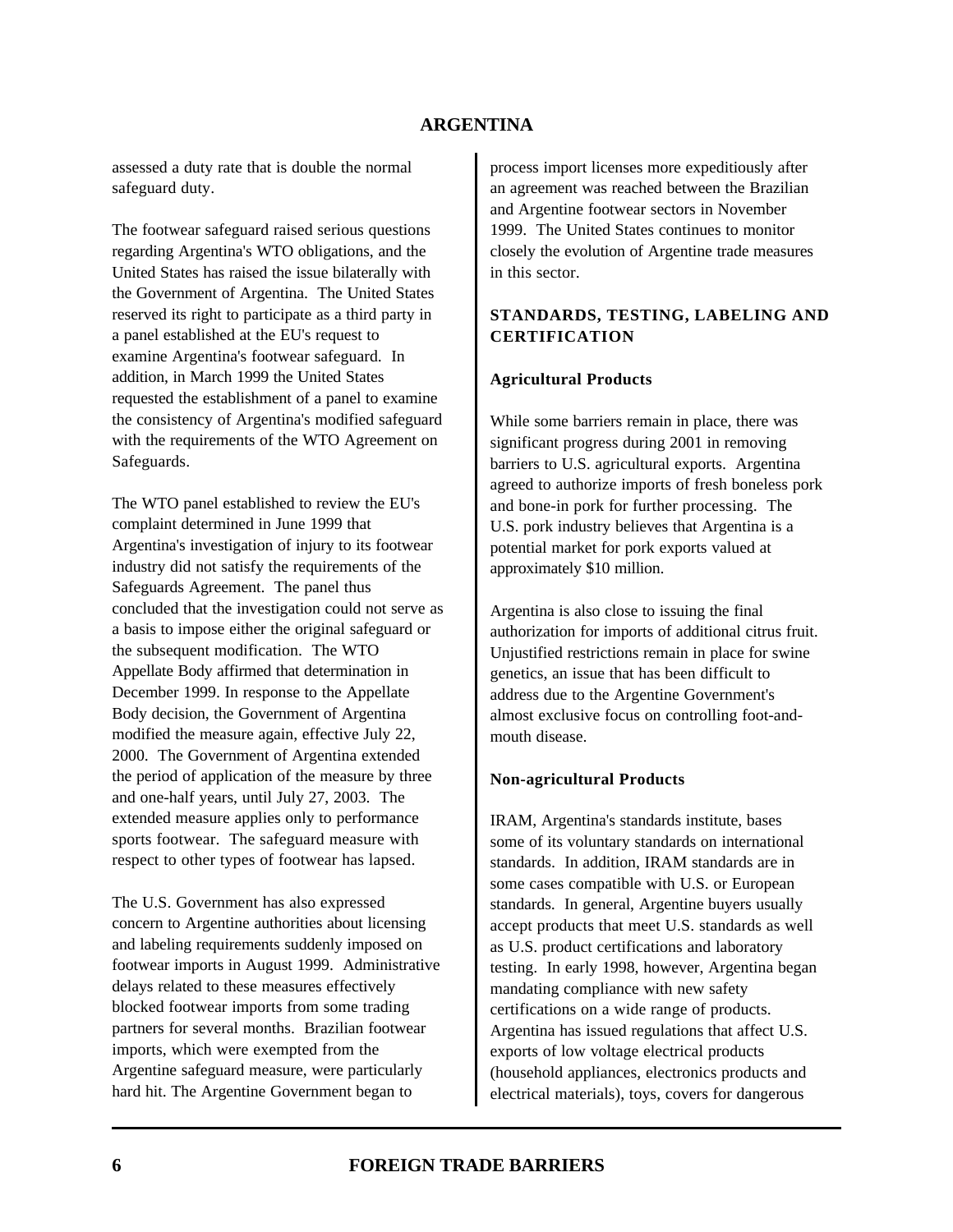products, gas products, construction steel, personal protective equipment and elevators. The procedures for compliance often appear inconsistent, redundant and non-transparent. Regulations that require product re-testing are particularly cumbersome and costly and are especially problematic for small and medium-sized U.S. companies. In some cases, Argentina has failed to fulfill the notification and comment requirements of the WTO Agreement on Technical Barriers to Trade (TBT) in its implementation of these measures. The United States has raised this issue with the Argentine Government in Geneva and bilaterally.

# **INTELLECTUAL PROPERTY RIGHTS (IPR) PROTECTION**

#### **Patents**

Argentina's lack of adequate and effective patent protection has been a long-standing irritant in our bilateral trade relationship. Argentina is on the Special 301 Priority Watch List. Many of the TRIPS inconsistencies in the Argentine patent law were not previously actionable in the WTO, because Argentina availed itself of the developing county transition period. However, most of Argentina's TRIPS obligations came into force on January 1, 2000. As a result, the U.S. Government is currently in consultations with Argentina under the WTO dispute resolution process in order to address continuing shortcomings in Argentina's intellectual property regime.

In March 1996, Executive Decree 260, which consolidated Argentine patent law, authorized the National Intellectual Property Institute (INPI) to approve pharmaceutical patents starting in October 2000, but contained numerous problematic provisions. In December 1996, the Argentine Congress passed legislation that permits Argentine companies to use data

submitted by innovative companies to obtain marketing approval in Argentina. The shortcomings in the patent law include Argentina's failure to protect confidential test data submitted to government regulatory authorities for pharmaceuticals; its denial of certain exclusive rights for patents; its failure to provide such provisional measures as preliminary injunctions to prevent infringements of patent rights; and its exclusion of certain subject matter from patentability.

INPI's board has changed several times over the last several years. The organization is chronically short of funds, which has impaired its efforts to modernize and improve service. The U.S. industry estimates that Argentina's lack of adequate patent protection for pharmaceuticals alone results in losses of over \$600 million a year.

#### **Copyrights**

Argentina's copyright laws provide generally good protection and are under review by the Government of Argentina to ensure that these laws fully meet TRIPS requirements. Argentina adopted legislation in 1999 to ratify the World Intellectual Property Organization (WIPO) Copyright Treaty and the WIPO Performances and Phonograms Treaty. To better protect software, the Argentine Government promulgated legislation in November 1998 establishing software piracy as a criminal offense, thus avoiding problems generated by previous court rulings. Despite vigorous efforts by the software industry, the Government of Argentina has yet to fully legalize software used in all government offices.

Enforcement of copyrights on recorded music, videos, books, and computer software remains inconsistent. Although Argentine Customs and other Government authorities generally cooperate with industry efforts to stop shipments of pirated merchandise, inadequate resources and slow court procedures have hampered the effectiveness of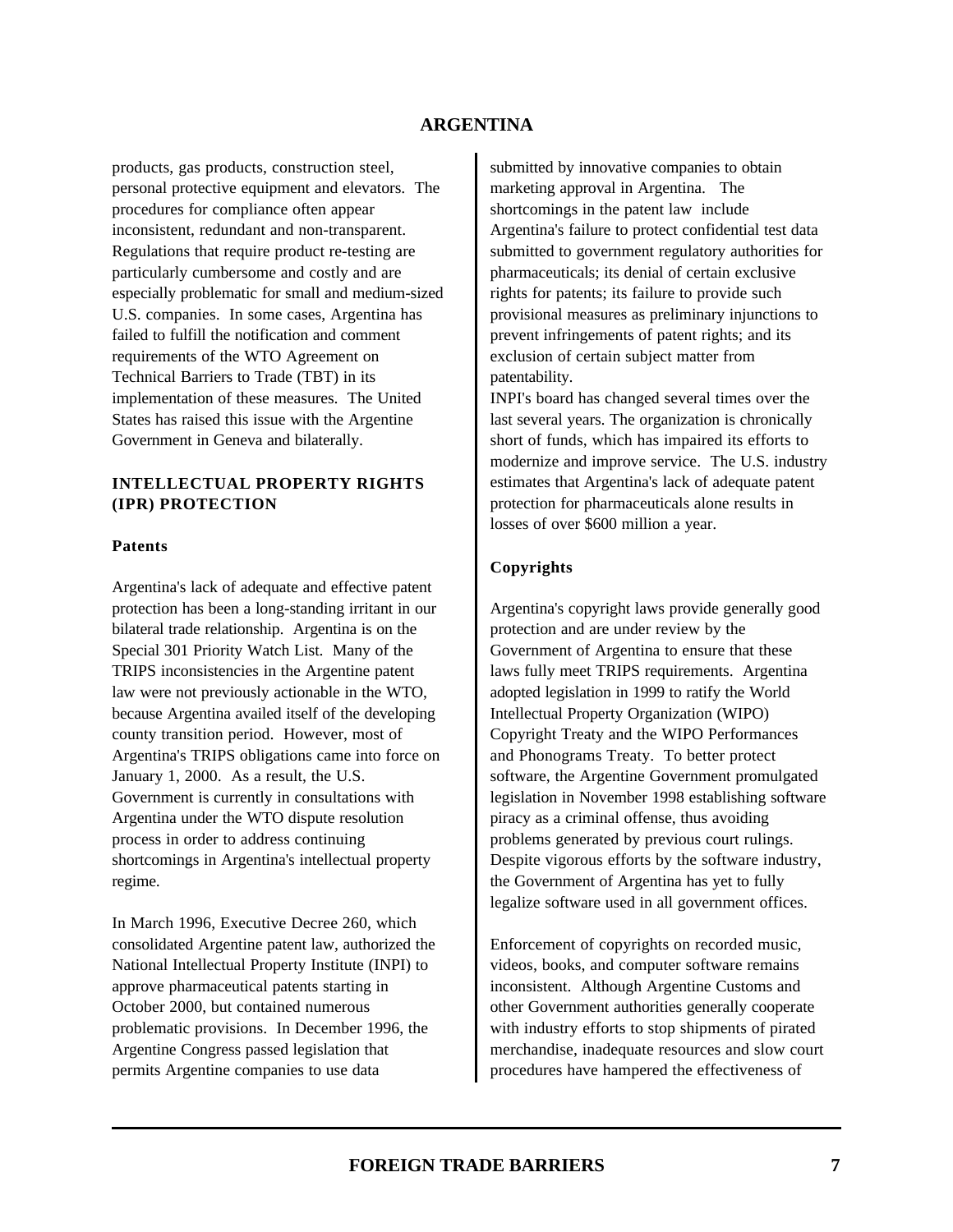enforcement efforts. Inadequate border controls, particularly at the Paraguayan-Brazilian frontier, contribute to the regional circulation of pirated goods. The U.S. copyright industry estimates annual losses due to copyright infringement at over \$275 million.

#### **Trademarks**

#### **SERVICES BARRIERS**

Although Argentina enacted liberalization in the services sector as part of its broader economic reform program in the 1990s, some barriers continue to exist. For example, the Argentine Government obliges cable/pay television operators to register their programming with a government body. In addition, restrictions regarding the showing, printing and dubbing of films have burdened U.S. exports, as has the practice of charging *ad valorem* customs duties based on the value of authors' rights, rather than solely on the value of the physical materials being imported, which is the WTO standard.

In the WTO, Argentina has committed to allow foreign suppliers of non-insurance financial services to establish all forms of commercial presence and has committed to provide substantially full market access and national treatment to foreign suppliers of non-insurance financial services. A remaining issue is lending limits for foreign bank branches that are based on local paid-in capital, not parent bank capital. This effectively removes the rationale for establishing in branch form.

In the WTO negotiations on telecommunications services, Argentina made commitments on most basic telecommunications services and adopted the reference paper on regulatory commitments. Argentina ratified the Fourth Protocol to the General Agreement on Trade in Services (GATS) in July 1998. Argentina opened long distance

U.S. companies report that the process of registering trademarks generally takes over five months. Once a trademark is registered, however, enforcement is relatively efficient and reliable.

services to increased competition in November 1999, and allowed full market access for local, domestic and international long distance, cellular and other wireless and international data services in November 2000.

#### **INVESTMENT BARRIERS**

In line with WTO rules, Argentina notified measures inconsistent with its obligations under the WTO Agreement on Trade-Related Investment Measures (TRIMS). These measures deal with local content and trade balancing in the automotive industry. Proper notification allowed developingcountry WTO members to maintain such measures for a five-year transitional period, ending January 1, 2000. In December 1999, Argentina requested a seven-year extension, but in November 2001, the WTO granted a four-year extension to Argentina for its TRIMS transitional period. This will allow it to maintain minimum content requirements until December 31, 2003.

### **ELECTRONIC COMMERCE**

Argentina has made a broad range of value-added and basic telecommunications GATS commitments that have helped support the development of electronic commerce. Argentina has taken steps to lower the cost of Internet usage and has shown interest in the U.S. electronic commerce initiatives in the FTAA and WTO. The United States and Argentina have signed a bilateral initiative to promote the growth of electronic commerce. Despite supporting electronic commerce, the